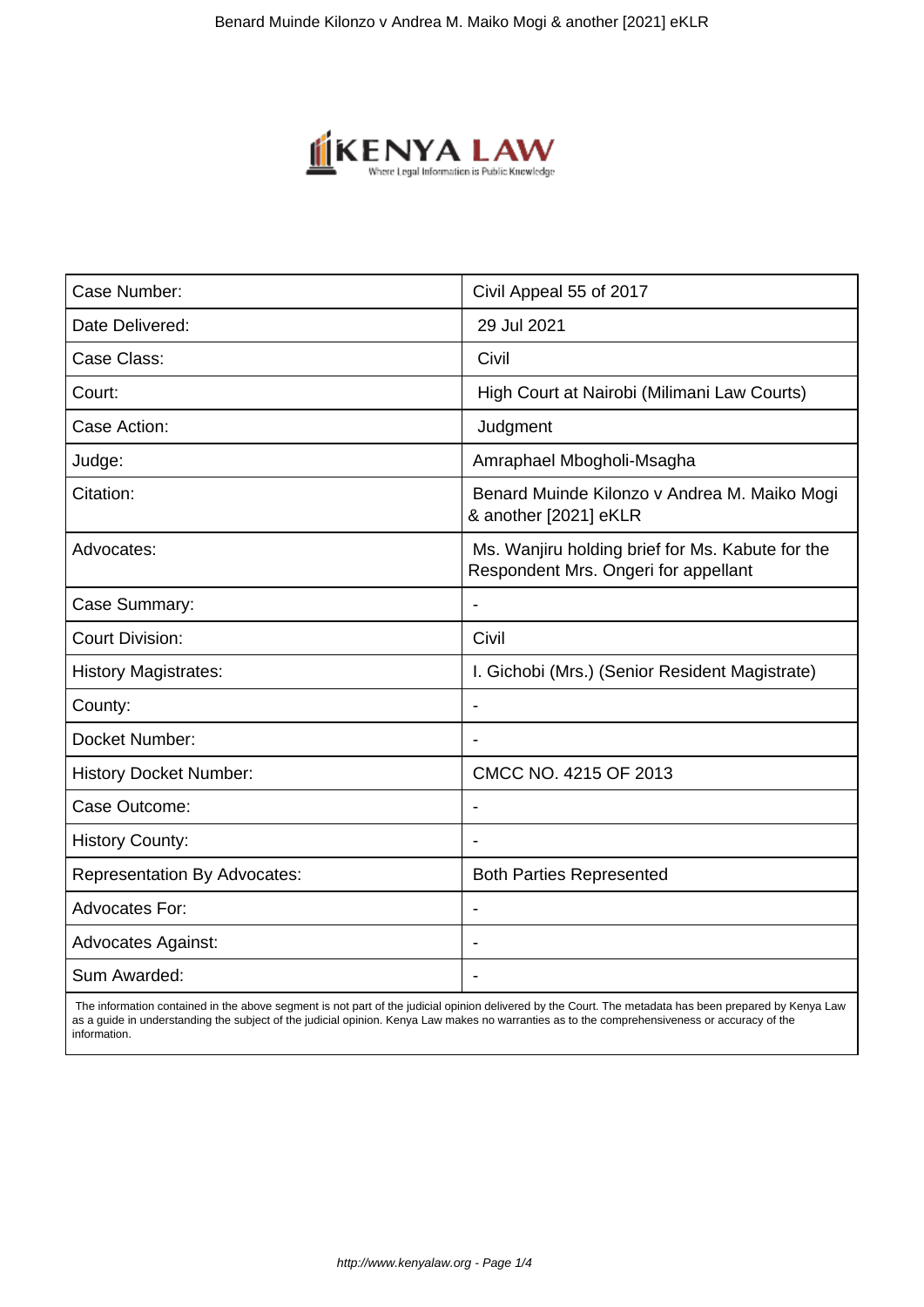#### **REPUBLIC OF KENYA**

# **IN THE HIGH COURT OF KENYA**

# **AT NAIROBI**

#### **CIVIL APPEAL NO. 55 OF 2017**

**BENARD MUINDE KILONZO...................................................................APPELLANT**

# **-VERSUS-**

**ANDREA M. MAIKO MOGI.........................................................1ST RESPONDENT**

**ONYANCHA JAMES NYABUTO...........................................2ND RESPONDENT**

*(Being an appeal from the judgment and decree of Honourable I. Gichobi (Mrs.) (Senior Resident Magistrate) delivered on 3rd February, 2017 in CMCC NO. 4215 OF 2013)*

# **JUDGEMENT**

1. The appellant lodged Civil Suit No. 4215 of 2013 before the Chief Magistrate's Court at Milimani Commercial Courts by way of the plaint dated 26<sup>th</sup> March, 2013 and amended on 21<sup>st</sup> August, 2015 seeking general and special damages, and diminished earnings against the 1<sup>st</sup> and 2<sup>nd</sup> respondents under the tort of negligence arising out of a road traffic accident which occurred on or about the 3<sup>rd</sup> day of August, 2010 and involving the motor vehicle registration number KBA 960Z ("the subject motor vehicle") being at all material registered in the name of the  $1<sup>st</sup>$  respondent and driven by the  $2<sup>nd</sup>$  respondent.

2. The respondents entered appearance and filed their joint statement of defence on  $23<sup>rd</sup>$  October, 2013 to deny the averments made in the plaint.

3. At the trial, the parties recorded a consent on liability in the ratio of 80:20 in favour of the appellant. Resultantly, the matter proceeded on quantum with the appellant's testimony, whereas the respondents did not call any witnesses.

4. Upon filing of submissions, the trial court rendered judgment in favour of the appellant against the respondents by awarding the sums of Kshs.500,000/=, Kshs.2,500/= and Kshs.150,000/= on general damages for pain and suffering and loss of amenities, special damages and future medical expenses respectively, subject to 20% contribution, giving rise to a sum of Kshs.522,000/=.

5. The aforesaid decision precipitated the appeal currently before this court. The memorandum of appeal dated  $16<sup>th</sup>$  February, 2017 constitutes a total of six (6) grounds touching on quantum.

6. The appeal was argued by way of written submissions. In his submissions, the appellant contends that the award on general damages for pain, suffering and loss of amenities was inordinately low considering the nature of injuries sustained. The appellant urges this court to substitute it with an award of Kshs.1,000,000/= with reliance to the case of **Samwel Kebati Osoro v Mohamed** Antuly & another [2019] eKLR where a plaintiff with head injury left, fracture of the left radius, fractures of the right femur and left patella and a permanent disability arising from the incident is put at 60% was awarded a sum of Kshs.4,000,000/= under this head.

7. The appellant also faulted the trial court for declining to grant damages for diminished earnings in spite of evidence being adduced to support such claim. It is his submission that, though he did not have any documentary evidence to show the nature of his work or his earnings, he testified that he was working as a security guard and earning a monthly salary of Kshs.10,000/= and that following the accident, his employment was terminated. The appellant therefore urges this court to apply the minimum wage for a guard being the sum of Kshs.9,000/= together with a multiplier of 15 years and degree of permanent incapacity of 20% to be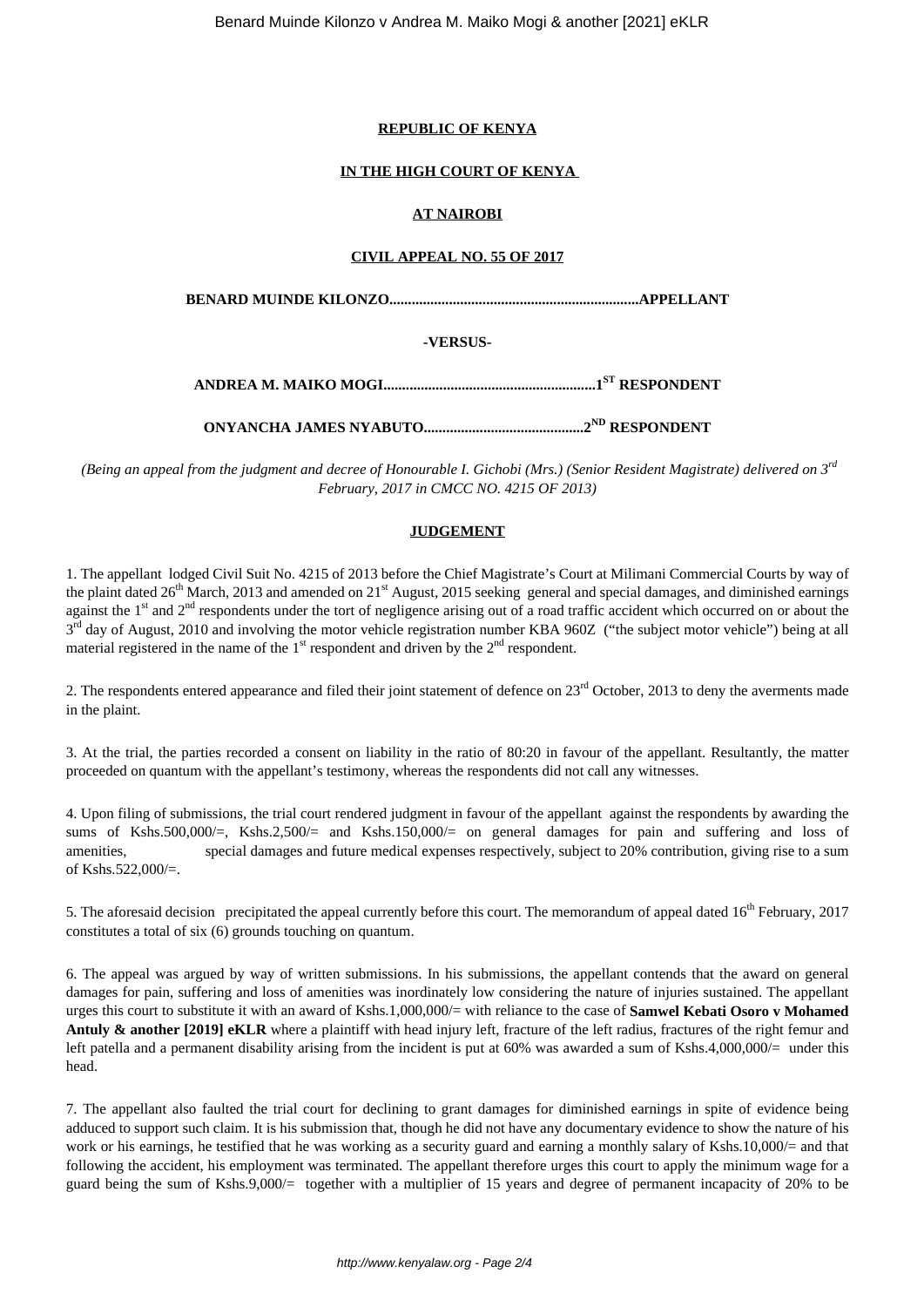# tabulated as follows:

 $9,000 \times 15 \times 12 \times 20/100 =$ Kshs.324,000/=

8. On their part, the respondents support the awards made by the trial court and urge this court not to disturb the same. On general damages for pain, suffering and loss of amenities, the respondents have cited *inter alia*, the case of **Maina Onesmus v Charles Wanjohi Githome [2019] eKLR** where an award of Kshs.600,000/= made under a similar head was reviewed downwards to one of Kshs.350,000/= in the instance of a plaintiff who had suffered fractures of the mid shaft humerus, and condyles, and fragment fracture of the shoulder girdle; and the case of **Said Abdullahi & another v Alice Wanjira [2016] eKLR** in which an award of Kshs.300,000/= was made on appeal to a plaintiff with a fracture of the right humerus bone and degree of permanent incapacity at 10%.

9. Concerning damages for diminished earnings, it is the contention of the respondents that the same were not proved and hence the trial court acted correctly in declining to award any damages under this head.

10. I have carefully considered the rival submissions on record alongside the relevant authorities cited. I have as well re-evaluated the evidence placed before the trial court and considered the judgment in question. It is clear that the appeal lies only against quantum. I will therefore address the appeal under the two (2) heads of pain, suffering and loss of amenities; and diminished earnings, both of which are being challenged.

11. The law is well settled that in deliberating on whether to interfere with the award of a trial court, an appellate court ought to take into account the following principles portrayed in **Kemfro Africa Ltd t/a Meru Express Services 1976 & Another [1976] v Lubia & Another (No. 2) [1985] eKLR**:

*a) Whether the trial court took into account an irrelevant factor, or* 

*b) Whether the trial court left out of account a relevant factor, or* 

# *c) Whether the amount awarded is so inordinately low or so inordinately high that it must be a wholly erroneous estimate of the damage.*

12. In respect to the award made on damages for pain and suffering and loss of amenities, the appellant proposed a sum of Kshs.1,200,000/= and relied on the case of **Philip Kipkorir Cheruiyot v Nebco K Ltd & Another [2006] eKLR** where a plaintiff who had sustained fracture of the right humerus, injury to the right radial nerve due to compressed fracture of the right humerus resulting into radial nerve palsy and fracture of the head of the right humerus with dislocation of the right shoulder joint with 30% permanent disability was awarded a sum of Kshs.600,000/= whereas the respondents suggested an award of Kshs.300,000/= with reference to the case of **Said Abdullahi & another v Alice Wanjira** (supra).

13. The learned trial magistrate awarded a sum of Kshs.500,000/= under this head.

14. Upon my re-examination of the pleadings and medical evidence tendered at the suit trial, I note that they are consistent as to the nature of injuries sustained by the appellant, these being: fracture of the right humerus. In his medical report dated  $12<sup>th</sup>$  March, 2013, Dr. W.M. Wokabi assessed the permanent incapacity at 20%. In a second medical report by Dr. Jenipher Kahuthu dated 25<sup>th</sup> September, 2016 physical disability was assessed at 18% whereas the extent of disability was assessed at 20%.

15. Upon considering the authorities cited by the parties in their submissions which were placed before the learned trial magistrate, I find that the authority relied upon by the appellant constituted injuries of a more severe nature in comparison to those sustained in this instance. The authority cited by the respondents featured comparable injuries.

16. I also considered the recent case of **Nguku Joseph & another v Gerald Kihiu Maina [2020] eKLR** in which the court revised a sum of Kshs.2,500,000/= downwards to a sum of Kshs.500,000/= in the case of a plaintiff who had sustained fracture of the right humerus and other minor injuries. I am therefore satisfied that the learned trial magistrate's award under this head is not inordinately low.